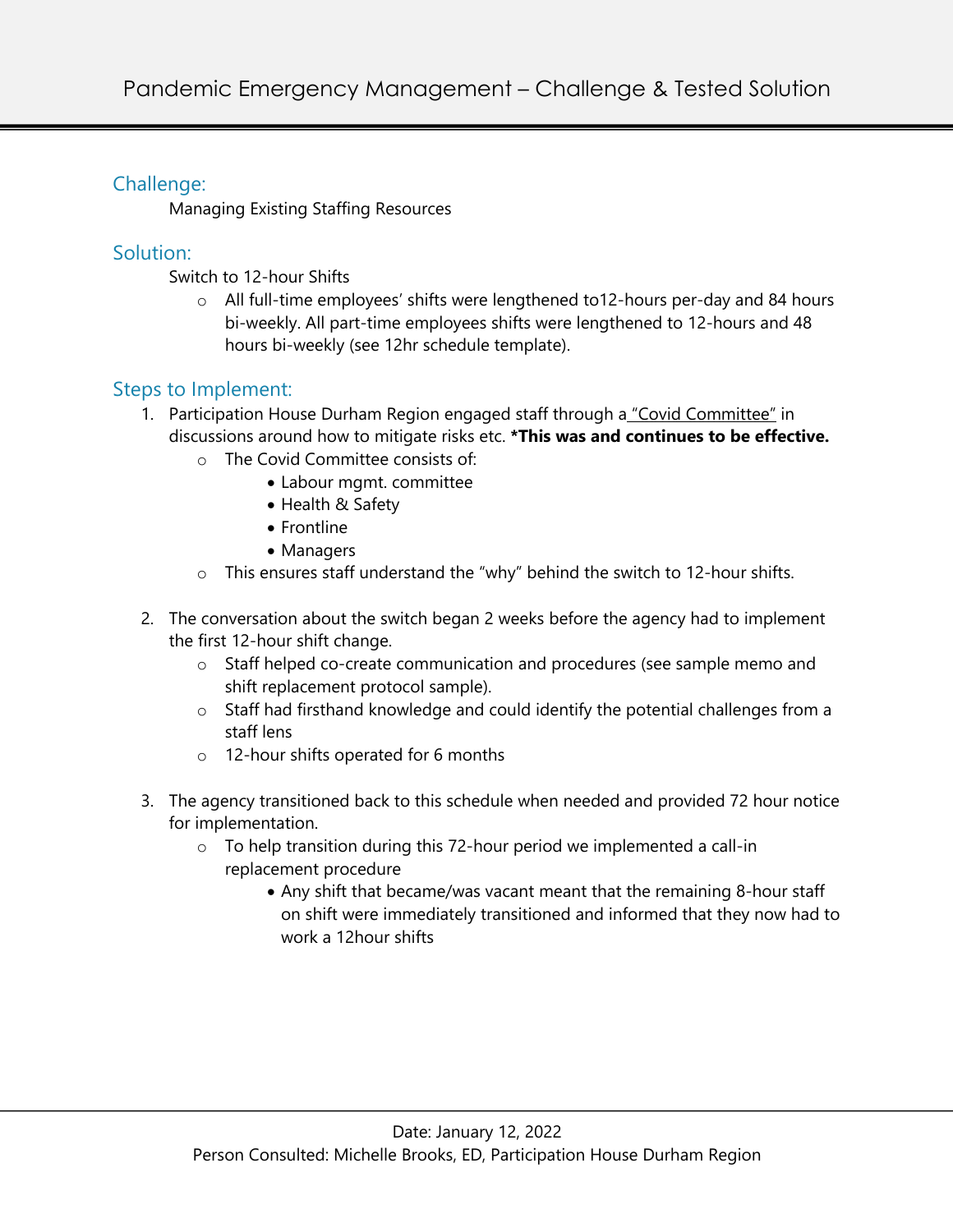### **Results**

- 1. How effective was this?
	- o Very effective as a 3-6 month solution at the beginning of the pandemic
	- o Easier to have service continuity and manage information flow during outbreaks
	- $\circ$  Very important to make sure the agency balances this schedule with having staff use vacation time and have time away from work
- 2. Benefit(s)
	- o Fewer potential exposures i.e. 2 staff/day vs. 3 staff/day
	- o Stretches available staff further
	- o Less use of PPE due to fewer changes in a day based on number of staff donning and doffing
	- o Easier for staff to coordinate things like childcare because they had more time off
	- o Helped manage mental health with the increased number of days away
	- o Having a schedule that was 3 days on and 3 days off, and 4 days on and 4 days off helps better control the impact of temporary-isolations due to possible exposures
	- o Downside Transition to new schedules hard on some people supported
- 3. Was this efficient? Was it quick to implement?
	- o 1-2 weeks the first time to create, inform and implement
	- o 72 hours the second time with a transition plan for the 72-hours as described under *Steps to Implement* above
- 4. Would you recommend this to other agencies?
	- o Yes

# Additional Considerations:

- Need to monitor burn-out in staff though as 12-hour shifts can be difficult especially in some of the high demand locations
- Staff are paid a minimum of 3-hours on stand-by list. This ensures staff can be quickly deployed if call-offs due to illness
- If deployed, staff received the 3h-ours pay on top of the hours worked
	- o These stand-by staff can be existing staff, eternal-agency staff, students